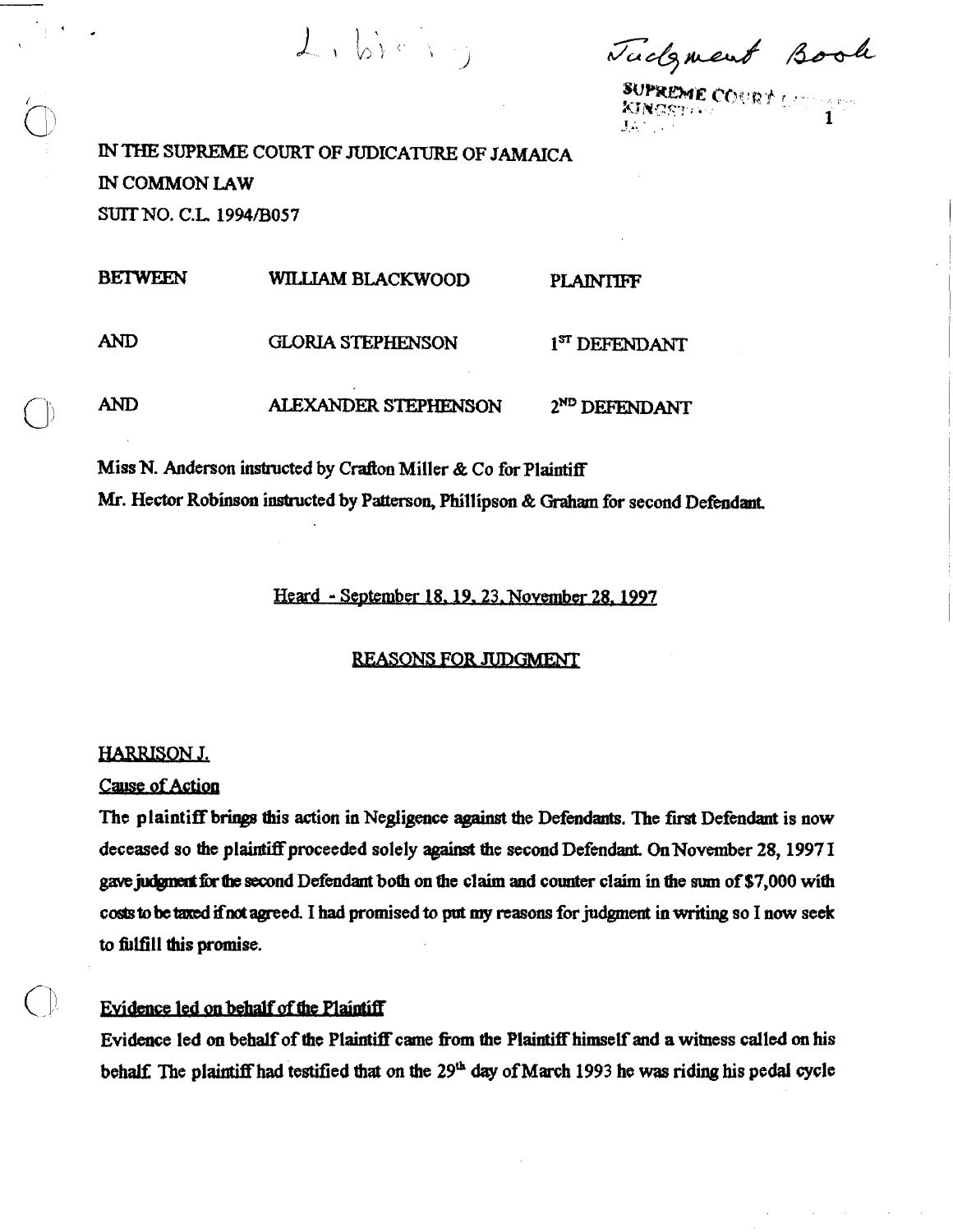from Gordon Pen, St. Catherine to his work place in Portmore, His route took him through De La Vega City, across the Spanish Town by-pass road, Lilliput road and finally unto Port Henderson Road. His evidence revealed inter alia:

> "....On the morning I ride along and come across the highway, come down Lilliput Road and enter Port Henderson Road. I ride through De La Vega City come to the by-pass.....I come across the by-pass. No accident happened when I crossed the by-pass road. After I come across I come down Lilliput Road. I continue on my way. I enter pon the Port Henderson Road......I continue on my left straight ahead. I was riding on the left hand side of the road along Port Henderson Road. After I turn left the accident happened about 1/4 mile from there."

He further testified that Port Henderson Road meets with Lakes Pen Road and that there was a stop sign facing traffic proceeding along the latter road. He described the location and said:

> "I was coming along. On reaching the intersection of Lakes Pen and Port Henderson Roads I saw a car coming from Lakes Pen Road. When I see that the car was coming towards me I swerve away on mi right and there I got knock down. I never see the car stop at the stop sign.

...the car was coming very fast, about 30 - 35 m.p.h. The car stop on me. I was on the right side of the road when the car hit me."

Under cross-examination he said that there was a stop sign at the intersection of the Spanish Town bypass road and the road which forms the junction with a road leading from De La Vega City. He said he had stopped at that intersection before he rode across the highway in order to enter Lilliput Road.

 $\overline{\mathcal{C}}$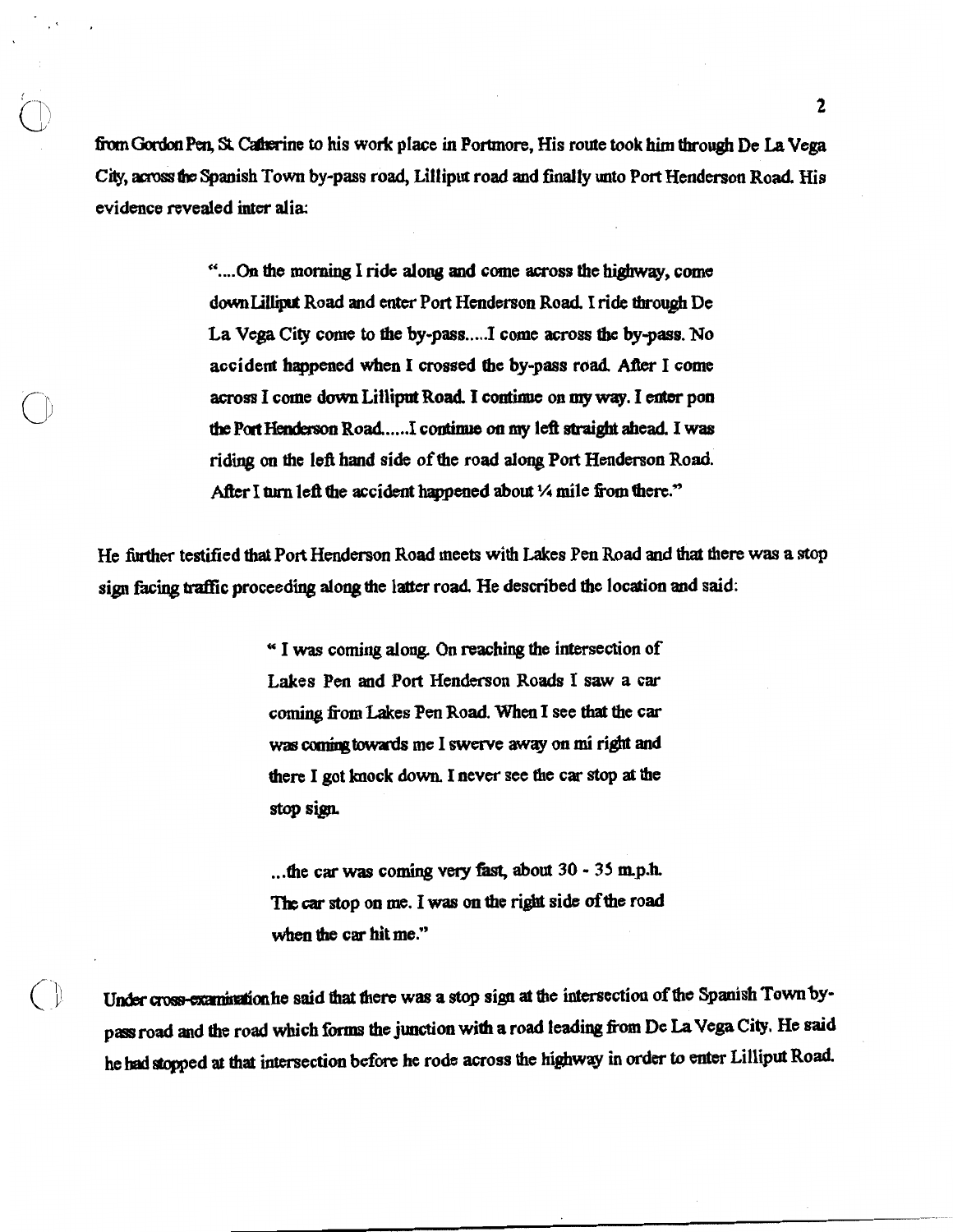He agreed that the by-pass road would be the major road and maintained that not much traffic was on **the byqaa lPadwbx~ be** got **there.** Under finther cross-examination he said **that** he was **aware** of only one accident that morning and that it took place at the intersection of Lakes Pen Road and Port Henderson Road which is some distance from the Spanish Town by-pass road and Port Henderson Road

The plaintiff was admitted into Spanish Town Hospital. He had multiple injuries including a communited fracture of the middle third of the left tibia/fibula. There was hip dislocation which was **reduced** The **leg was** treated **by cxkmd** fhtioa **He was** dmd **to** Kinpton Public Hospital and was seen at regular intervals. On August 1, 1994 Dr. K. Williams indicated that there was a need for open reduction of the fracture, debridement of the infected bone and bone grafting. He went to the 1ate Professor Sir John Golding who saw no clinical movement at the fracture site and the fracture of the tibia appeared to be healed. He was last seen by Professor Golding on the 4<sup>th</sup> November 1994. He opined that the plaintiffhad not yet reached **maximum** medical improvement and he would probably have an impairment of about 20% of the lower extremity. Dr. A Mansingh, Orthopaedic Consultant saw the plaintiff on the 5<sup>th</sup> September 1997 for the purposes of a medical report. His examination of **tbe** plaintiff revealed a malunion of the **fiacbre** site of the leg, that it **was** in good alignment and had healed. There was no evidence of draining sinuses or active infection. He was assessed as having a healed fracture but a cosmetically unacceptable malunion representing a 3% whole person impairment. There was some risk of the plaintiff developing chronic osteomylitis in the future.

It did cost the plaintiff \$7,420.00 to replace his bicycle. Counsel had submitted a reasonable sum for loss of earnings would be \$62, 400.00, that is 2 years at \$602.77 per week. Medical expenses were agreed in the **sum** of \$28,366.94.

'][he **plaintiiff** called Aupsim Williams as a witness. He testified **thal** he **was standii at** the intersection of Lakes Pen Road and Port Hcndcrson Road **on** the date of **the** accident. He said **'hter**  inters<br>
alia:

"The accident was at "Y" section. Most on Port Henderson Road. The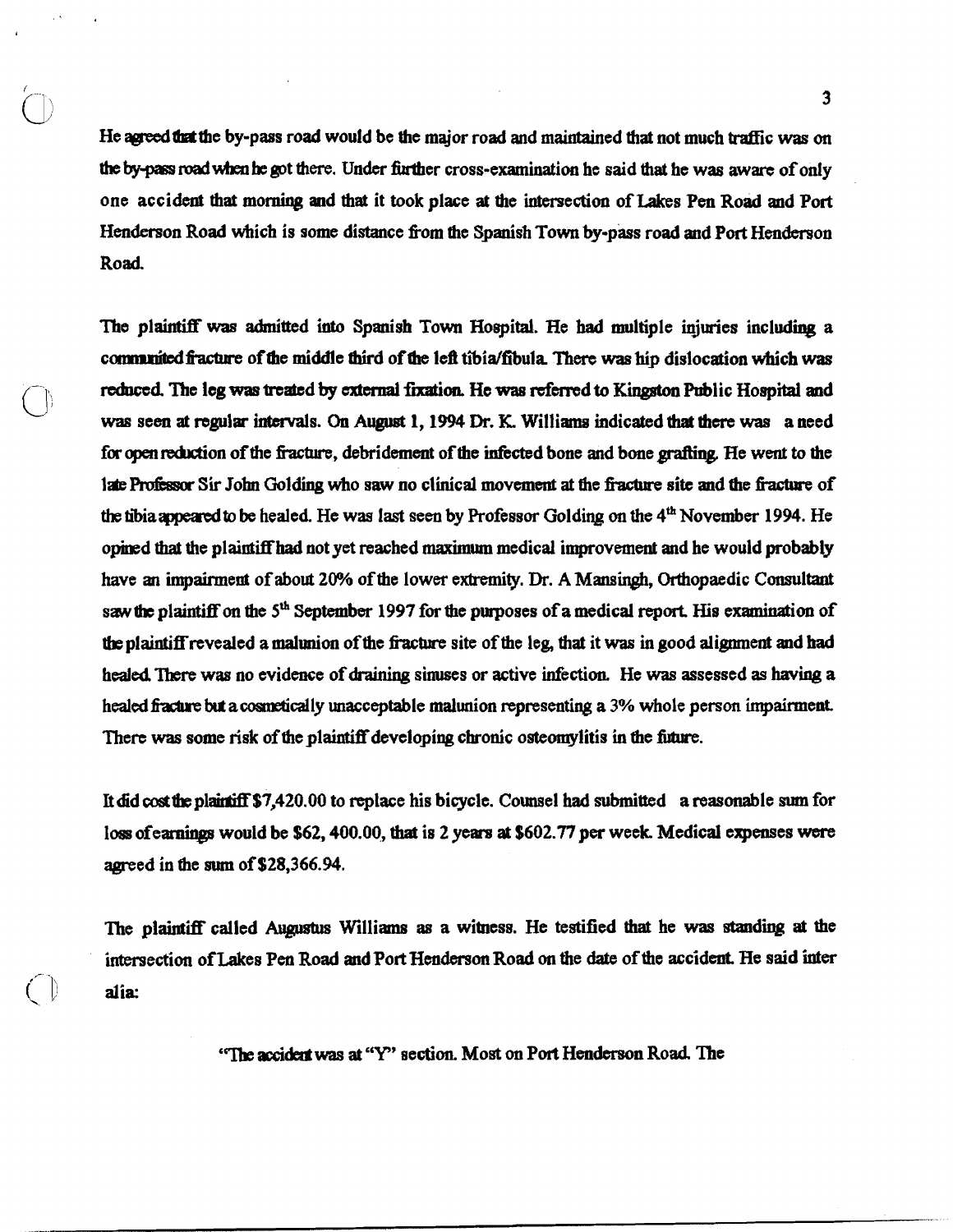driver near to come off Lakes Pen Road coming out of Lakes Pen Road on to Port Henderson Road.

The accident happened some time after seven in the morning. I was standing on the side of Port Henderson Road with my back turned to Bernard Lodge. My face is towards Spanish Town. I see the car man lick the bicycle in the middle. The bicycle was on Port henderson Road.."

Under cross-examination he admitted that a number of accidents do occur at the said intersection he was standing. He further admitted that from where he stood he could not see traffic coming from Lakes Pen Road and he never saw the car until the collision took place.

## Evidence led on behalf of the second defendant

The second defendant testified that on the morning of the 29<sup>th</sup> March he was driving his wife's car to **wodc m** OldHatmu. He left fkom **Stony** Hill in **St Andrew** at about 7:00 **zm** and travelled along fhe Mandella Highway then to the Spanish Town by-pass road. He was driving on his left and on reaching the intersection of Port Henderson Road and the Spanish Town by-pass road he **saw** a police radio car to his left and **that** it had stopped at a stop sip on the Port Henderson Road. He eased down and beckoned with his hand to the driver of the police car to proceed but the driver beckoned back to him **to** continue. He said:

> "... I continue. While I was going along by-pass road there was a big truck park over the ofher side of the road and a bicycle **man** coming from up Port Henderson road just fly across from my right and he switched in front of my car and he hit in the car, mash the headlight and he **was** thrown by **force of** car om the left **haad and** thrown **into the**  soft shoulder. There wae a stop sign on **Port** Henderson Road ..."

> The **accicht** took place **about 7:45** a : m . Tbe traffic was not so **buey**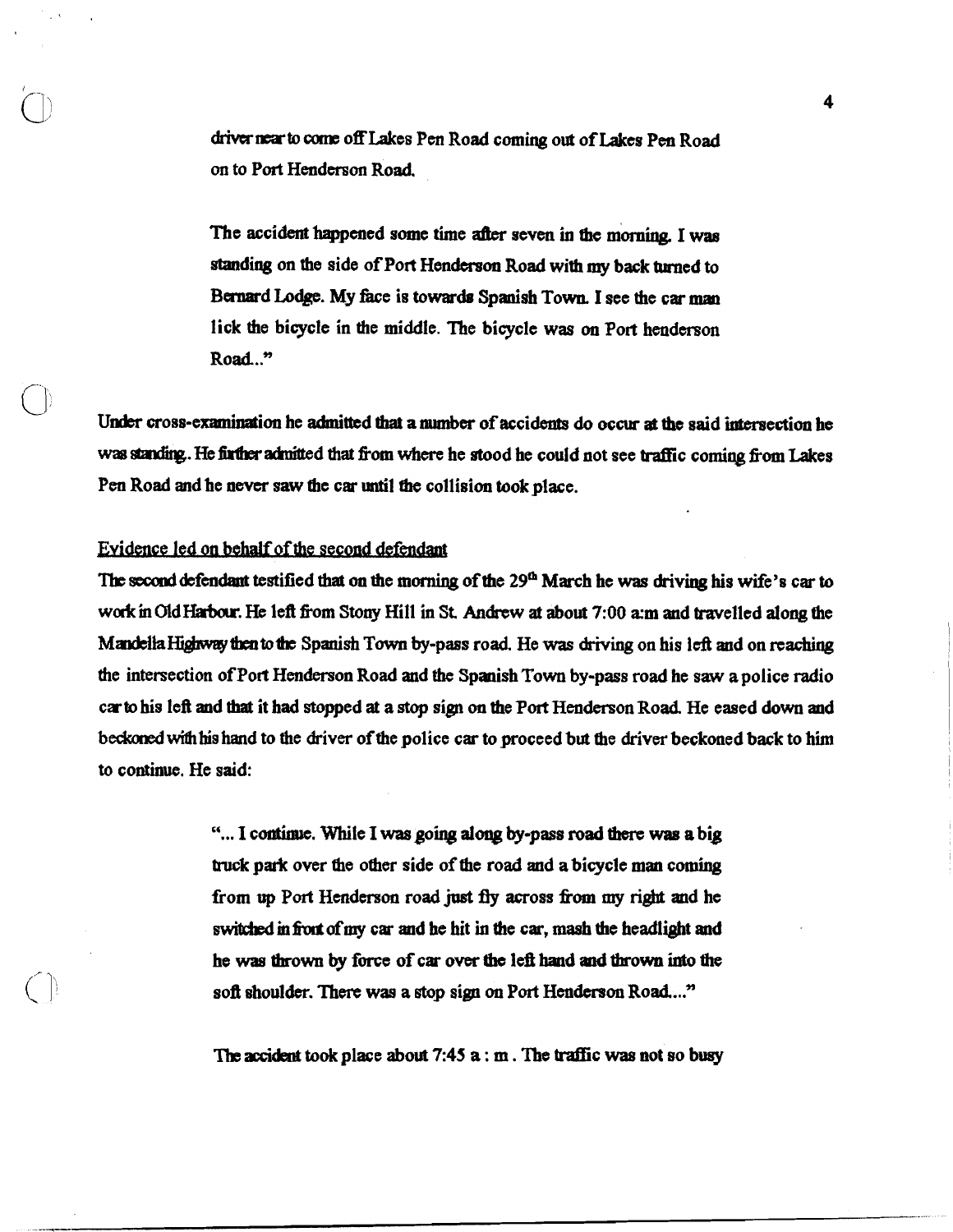**at** that time. Most people were going to Town. Traffic going towards Kingston was heavier."

He also testified that he had never driven **along** Lakes Pen Road and neither did he travel viaLakes Pen Road and Port Henderson Road on his way to Old Harbour on the morning of the accident. He denied **that** the accident occurred **at** that intersection. **Under** cross-examination he said:

> "The police car was my leR I **never** come to a fill stop when I signalled **him.** I slowed down to about **5 mp.h** to signal **him** to proceed. The driver beckoned to me to continue. I continued by footing (sic) on gas. I reach to about 35 rap.h. I drive pass **the** police car. **Aibx** I pass the poIice car the bicycle **man fly** cross **way** the stop and go and **fly** in front of my car."

He was asked whether or not he had seen the cyclist before the accident. He responded as follows:

" **Ifintsaw** fhe bicycle **man** coming down **Port** Henderson Road hn **Spd** Town He **was about** Three (3) chains **away** when I fust saw him I had reached to where I was signalling the policeman when I saw him. I was moving off when I see him.

I **-the** bicycle **maa** would have to come up a **grade** to the stop and go. On top of the road is where the road meets the by-pass."

In relation to the parked **truck** he said:

" The truck was parked on my right. It park a few chains from the crossing of Port Henderson Road and the by-pass. The **truck was**  closer **to** tfie **Kingston** end It **was** parked **at** spot before you got to the intersection.

I would **ham to** cross intersection to level with the **truck** I don't how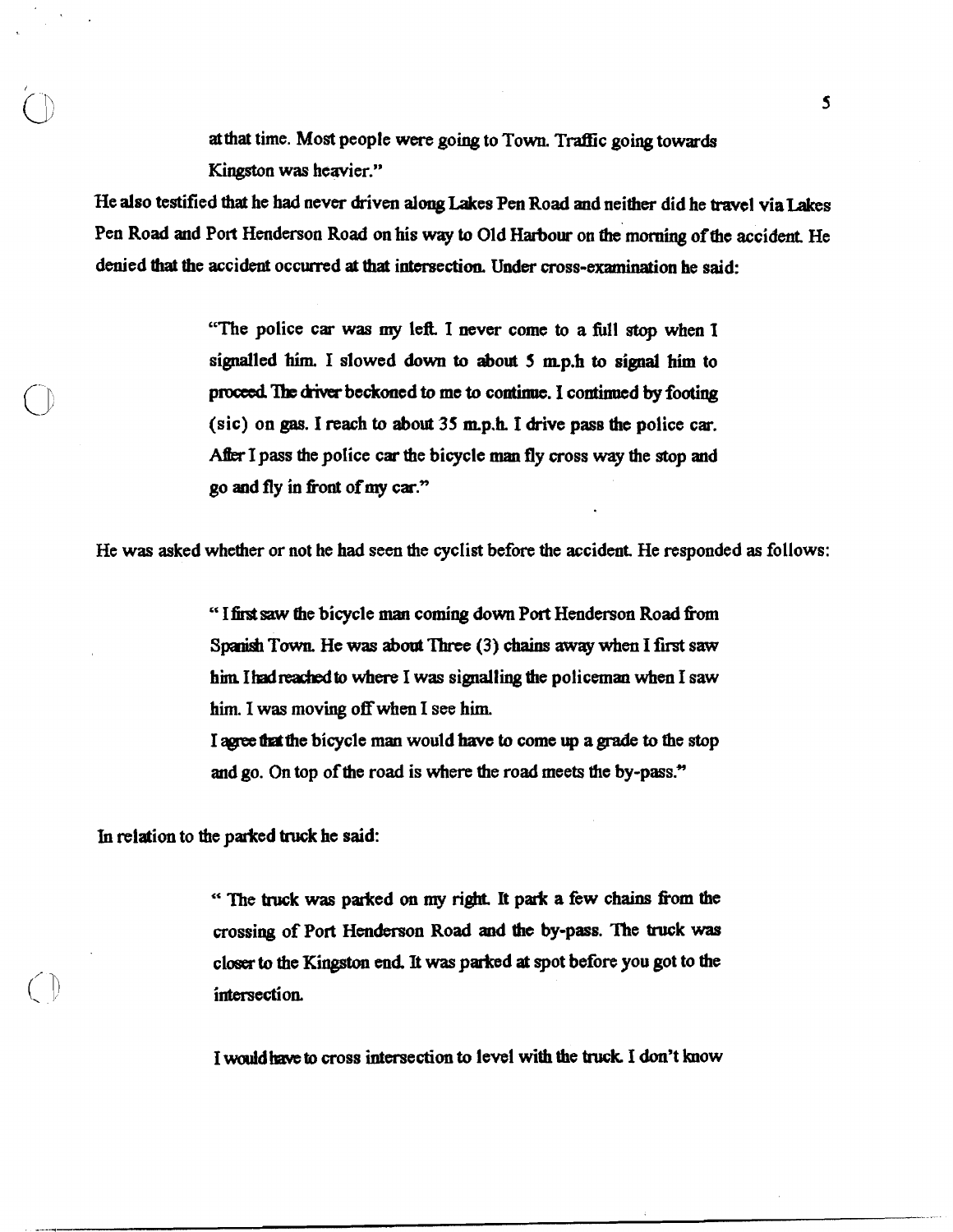if it was closer to Kingston or closer to Old Harbour. The truck never blockmy view. I saw everything. The accident happened before I pass the truck."

Cpl. Donald Hines gave evidence on behalf of the second defendant. He **was** dafioned at Spanish Town **at** the time of accident. **On** the **morning** of tho accident he **wae** on his **way** to work and **was bimlliag m** apolice car driven by **Ag.** Cpl. McLean **They** travelled alonglakees **Pen** Road **and** &en wert on to Port Henderson Road where it meets with the Spanish Town/Old Harbour by-pass road. He said that at about 7:00 **a** : **m** when they got to the said intersection the by-pass road was very busy. Vehicles were going in both directions. He said:

> " Inoticed a pedal cyclist was coming from De La Vega **City** section. I can't recall seeing a stop sign at the intersection of by-pass road and road **hn De** La Vega City. One coming fim De La Vega City would be required to stop though because it is a very busy highway.

> The line of traffic going to Kingston slowed down and the cyclist got a break and **was** riding across to the other section of the road The flow of Traffic on the other side was flowing continuously. He was trying to cross on to the other section of the highway when he rode into the path of a motor car."

Under cross-examination, Cpl. Hines said that the intersection of Lakes Pen Road and Port Henderson Road was about four (4) chains from the by-pass and Port Henderson Road. He also said that at the time of the accident his vehicle was facing the by-pass road and his driver was trying to cross the bypass road. He saw the defendant's motor vehicle coming from Kingston direction and proceeding towards the direction of Old Harbour **at** about **25** - 30 m.p.h. When asked about the vehicles proceediag **towards** Ihgstm direction **he** said:

> " The traffic going **towards** Kingston slowed down I can't recall seeing the cyclist before the cars slowed **down.** Motor cars were

 $\bigcirc$ 

6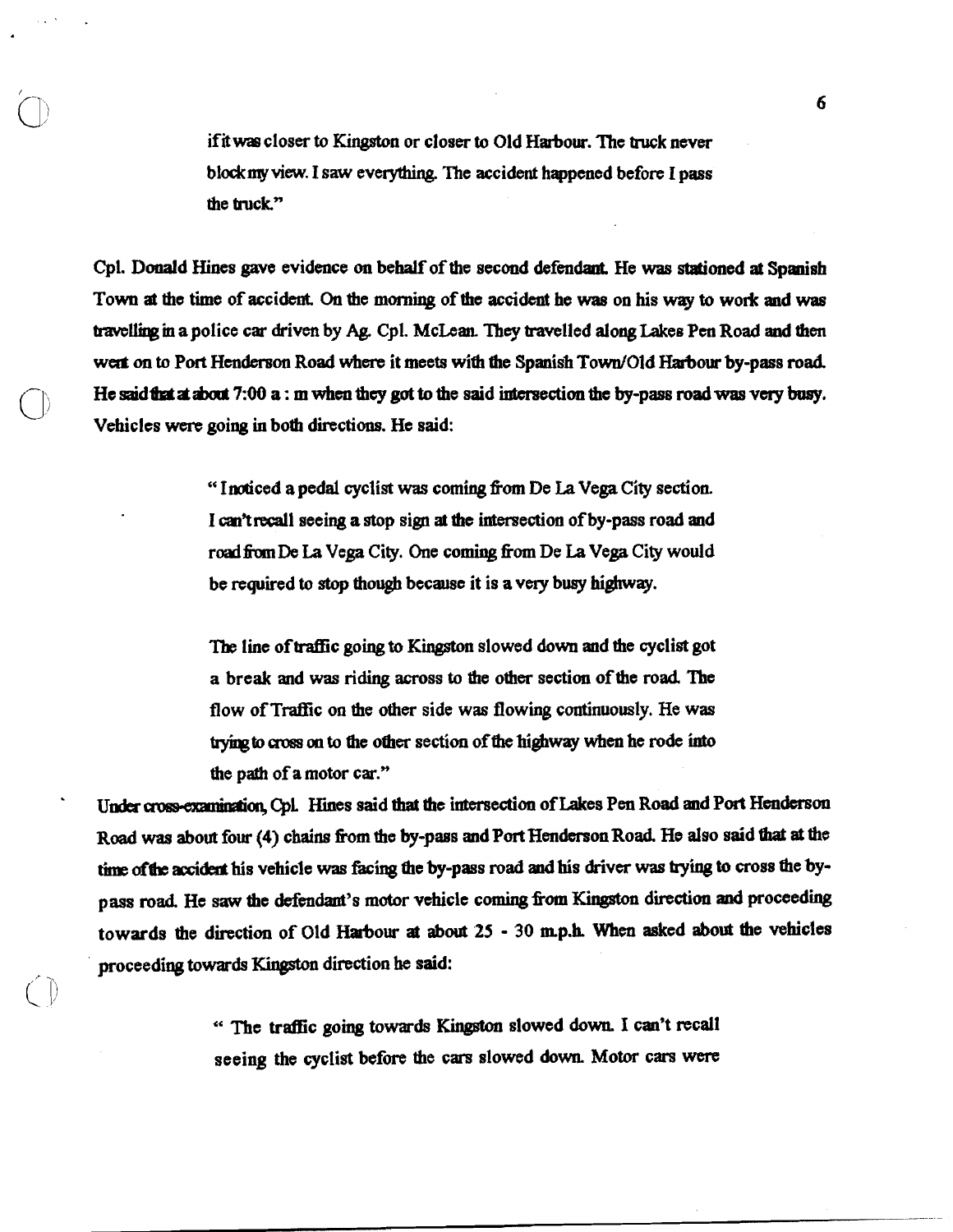coming up the highway also from De La Vega City end. When the cars dowed down the cars **turned** left **towards** Kingston. That is time the cyclist got a break and he came across. The car **that** hit cyclist had slowed down before the collision.

......

The car did not pass us before the collision took place. I would say it was precisely in front of us when the collision occurred. The car was travelling on the left towards Old Harbour at the time of the collision."

In relation to the location of the accident he **was** asked:

**Q. "Is** it possible **that** you are **mi-** as to where **the** accident happened?"

The witness answered:

A. "I am not mistaken. The accident never occurred at the intersection ofLakes Pea Road and Port Henderson Road. It happened precisely **at**  the by-pass."

### **Issues**

The issues I had to decide in my view were:

1. The location of the accident.

2. The point of impact

3. **Whether** there **was** a **stop** sign **at the** location where **the** accident occurred

4. Whether other vehicles apart from the defendant's motor car were on the road at the time of the collision.

5. Whether **there** wcre eye-witnesses **to tbe** accident.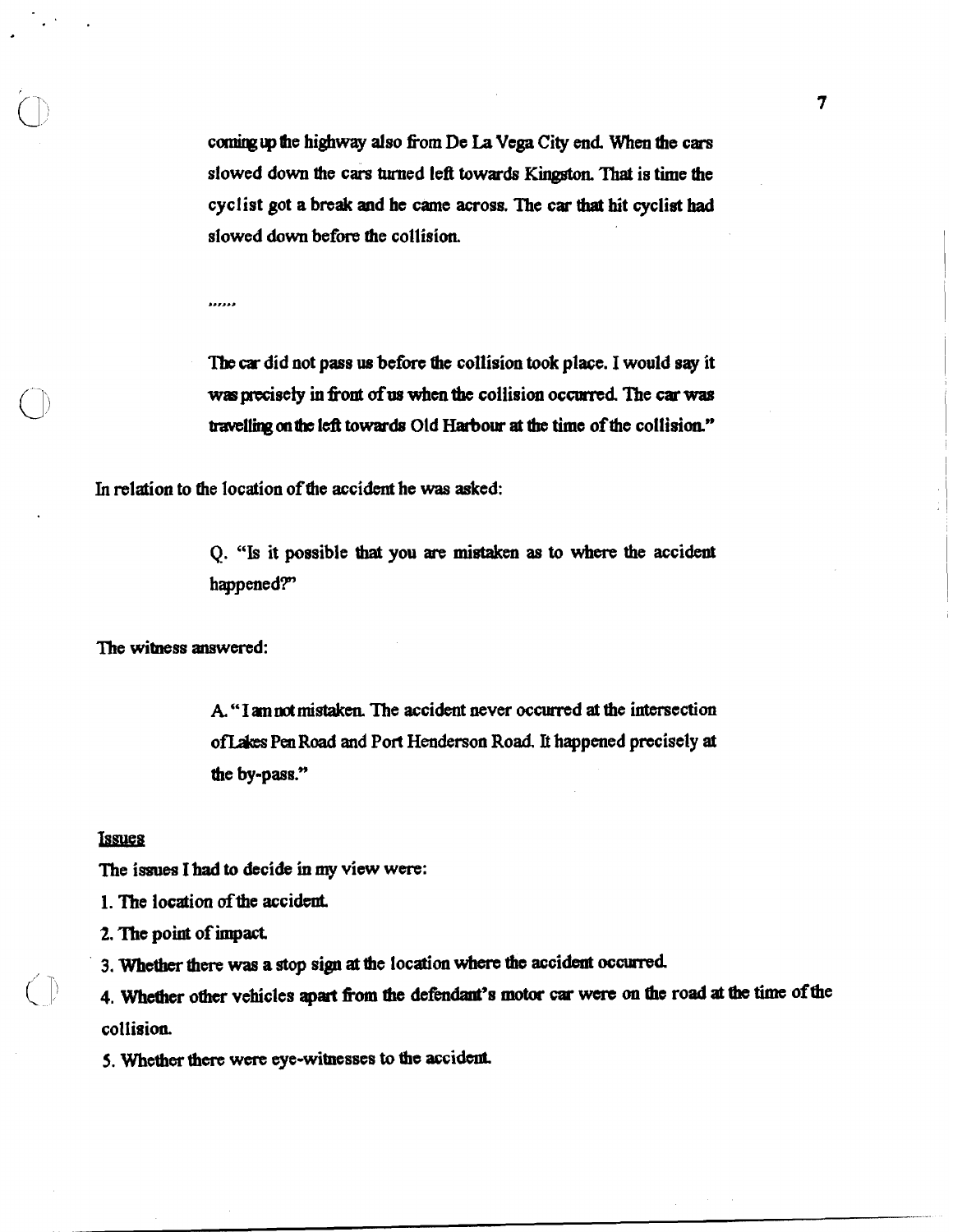The relevant Law<br>Section 44 (1) (d) of the Road Traffic A<br>cross or be turned in a road if by so doing<br>Regulations states as follows: Section 44 (1) (d) of the Road Traffic Act provides that a motor vehicle shall not be driven so as to cross or be turned in a road if by so doing it obstructs any traffic. Regulation 193 of the Road Traffic Regulations states as follows:

> "All traffic shall stop **at** such sign and before continuing shall ascertain that there is no on-coming traffic near enough to cause danger of an accident."

What are the respective duties therefore of a motorist on a major road and of a motorist on a minor road where they **arc** approaching the junction of a major road and the minor road? The Cowt **of**  Appeal held **in** the case of Hall & Spence v Shepherd 10 **JLR 5 15** that at such an itFtersection which is controlled by a stop sign, there was always the possibility of a motorist entering the intersection from the minor road after having stopped in obedience to the stop sign and that it behoved the motorist on the major road to approach the intersection at a speed which enabled him to take precautions to avoid an accident. It means then that the point of time when the motorist or cyclist enters the intersection after coming to a stop depended on his judgment as to whether or not traffic is near to cause daager of **an** accident if'he were to **emerge \*om** the minor road.

## Findings

 $\bigcirc$ 

The credibility of the witnesses in the instant case was of great significance. I had the opportunity of assessing their credit-worthiness and to observe their demeanour. I must say that at the end of the day I was impressed however with defendant's account of how this accident occurred. I accepted both the second defendant and his witness Cpl. Hines as witnesses of truth. On the other hand, I did not find the **the plaintiff gave** an **honest** account of this accident and I found him to be untruthful. So far as the plaintiff's witness, Augustus Williams is concerned, he failed to impress me as a witness of truth and I got **thc disthct** imptession that **he was** not an **eye-** witness to the accident The following **were** the facts fhat I found :

**1. llat an accided** did **ocar at** the intersection of the Spanish Town by-pass road and Port Henderson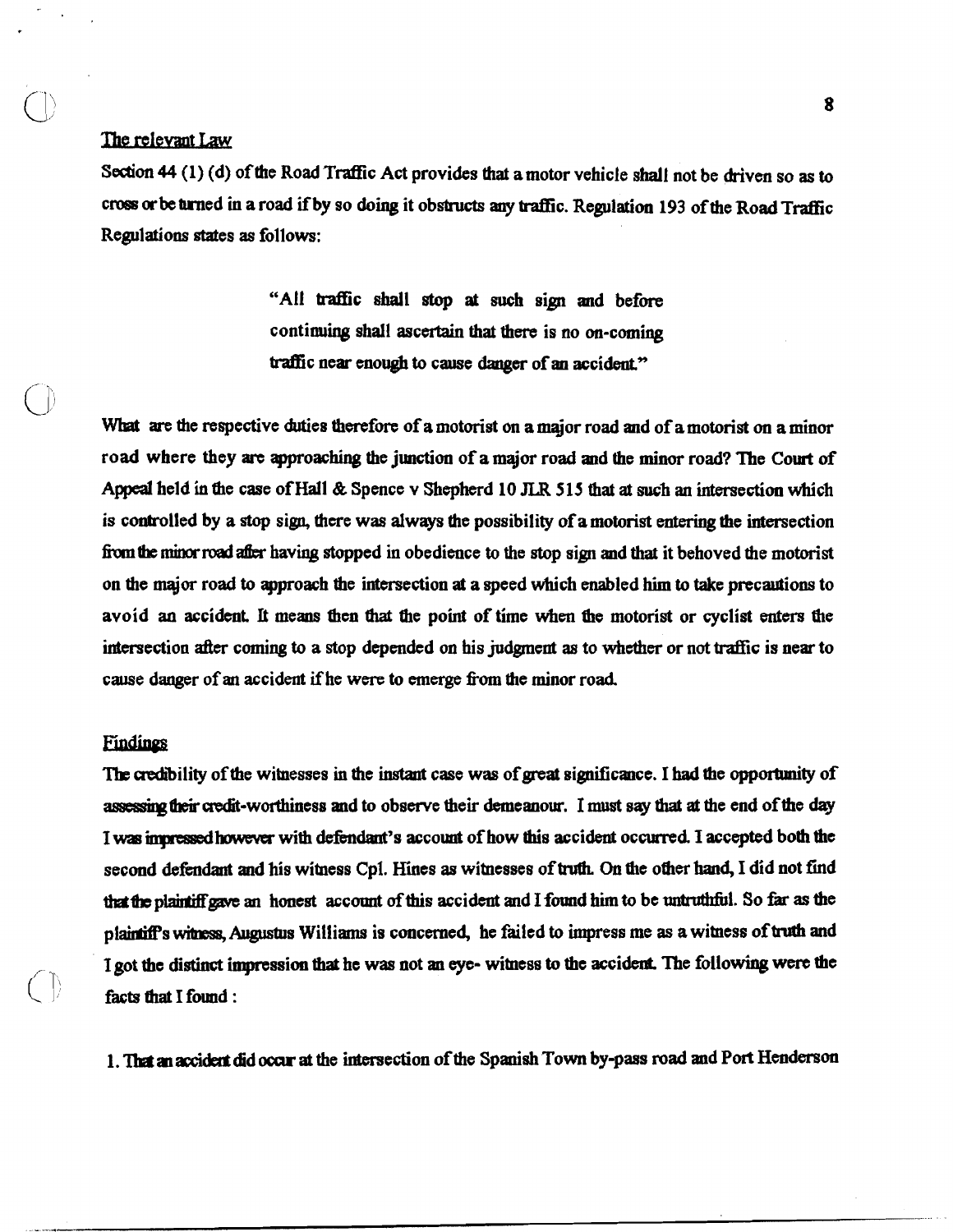Road sometime after seven o'clock in the morning on the 29<sup>th</sup> March, 1993.

 $\cup$ 

**2.1MUme was astop** sign erected at the intersection where **Port Henbon** Road (coming fiom the vicinity of De La Vega City) meets the by-pass road.

**3. ThtUmem plao a\*** sign **a** tbs point whm the police vehicle had stopped at the opposite **end**  where Port Henderson Road which continues across the by-pass road, intersects the said by-pass road.

**4.** ?hat **the** second dPfsndal **was** proceediqg between **25** - **30** mp.h on **his** leil **along the** Spanish Town by-pass road from the direction of Kingston and had slowed down to allow the police vehicle on his left to **emerge** fiom fhe **stop** sign where it had stopped.

5. **That** the driver of the police vehicle beckoned to the second defendant to continue whilst he remained stationary at the stop sign.

6. **'Thdhere** was vehicular Mc going in the directioas of Kingston smd Old **Mow** respectively, along the Spanish Town by-pass road shortly before the collision.

**7. Ihtlkre was** a **ttuck** which **was** parked on the **right** hand side of the Spanish Town bypass road in close proximity with Port Henderson Road coming from the direction of De La Vega City.

8.That vehicles proceeding towards Kingston had slowed down and the plaintiff who was riding his pedal cycle from the direction of De La Vega City seized the opportunity go across the busy by-pass road.

/- **9. Mbplai&didmt stop at** me **its,** sign erected at the intersection ofPolt **Hen-** Road and the Spanish Town by-pass road; he proceeded to enter the major road and collided with the second dsfmdant's motor car which was travelling on **the** icfi **and** on **its proper side** of **the by-pass** road.